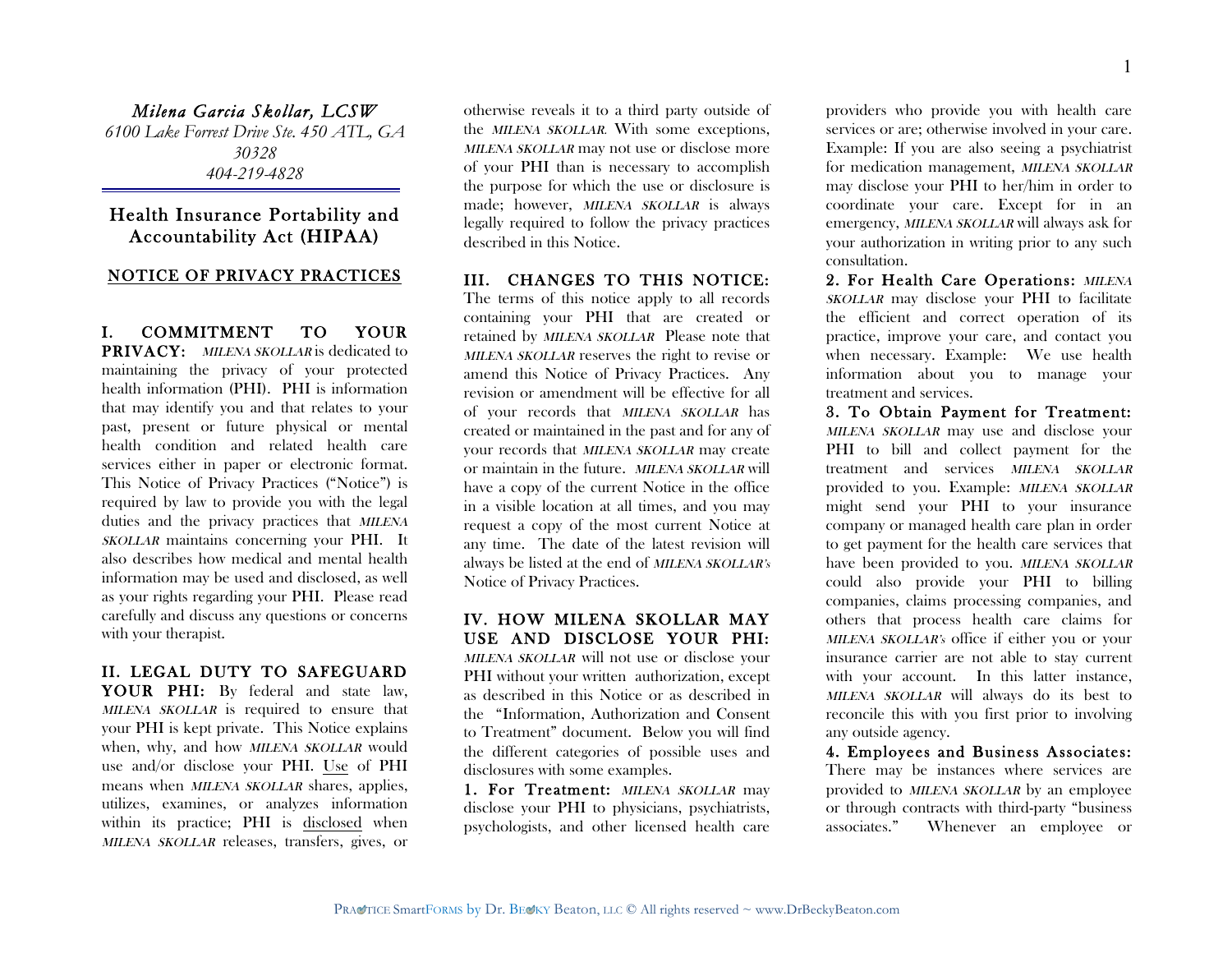business associate arrangement involves the use or disclosure of your PHI, MILENA SKOLLAR will have a written contract that requires the employee or business associate to maintain the same high standards of safeguarding your privacy that is required of MILENA SKOLLAR.

Note: This state and Federal law provides additional protection for certain types of health information, including alcohol or drug abuse, mental health and AIDS/HIV, and may limit whether and how MILENA SKOLLAR may disclose information about you to others.

## V. USE AND DISCLOSURE OF YOUR PHI IN CERTAIN SPECIAL CIRCUMSTANCES – MILENA SKOLLAR may use and/or disclose your PHI without your consent or authorization for the following reasons:

- 1. Law Enforcement: Subject to certain conditions, MILENA SKOLLAR may disclose your PHI when required by federal, state, or local law; judicial, board, or administrative proceedings; or, law enforcement. Example: MILENA SKOLLAR may make a disclosure to the appropriate officials when a law requires MILENA SKOLLAR to report information to government agencies, law enforcement personnel and/or in an administrative proceeding.
- 2. Lawsuits and Disputes: MILENA SKOLLAR may disclose information about you to respond to a court or administrative order or a search warrant. MILENA SKOLLAR may also disclose information if an arbitrator or arbitration panel compels

disclosure, when arbitration is lawfully requested by either party, pursuant to subpoena duces tectum (e.g., a subpoena for mental health records) or any other provision authorizing disclosure in a proceeding before an arbitrator or arbitration panel. MILENA SKOLLAR will only do this if efforts have been made to tell you about the request and you have been provided an opportunity to object or to obtain an appropriate court order protecting the information requested.

- 3. Public Health Risks: MILENA SKOLLAR may disclose your PHI to public health or legal authorities charged with preventing or controlling disease, injury, disability, to report births and deaths, and to notify persons who may have been exposed to a disease or at risk for getting or spreading a disease or condition.
- 4. Food and Drug Administration (FDA): MILENA SKOLLAR may disclose to the FDA, or persons under the jurisdiction of the FDA, PHI relative to adverse events with respect to drugs, foods, supplements, products and product defects, or post marketing surveillance information to enable product recalls, repairs, or replacement.
- 5. Serious Threat to Health or Safety: MILENA SKOLLAR may disclose your PHI if you are in such mental or emotional condition as to be dangerous to yourself or the person or property of others, and if MILENA SKOLLAR determines in good faith that disclosure is necessary to prevent the threatened danger. Under these circumstances, MILENA SKOLLAR may provide PHI to law enforcement personnel

or other persons able to prevent or mitigate such a serious threat to the health or safety of a person or the public.

- 6. Minors: If you are a minor (under 18 years of age), MILENA SKOLLAR may be compelled to release certain types of information to your parents or guardian in accordance with applicable law.
- 7. Abuse and Neglect: MILENA SKOLLAR may disclose PHI if mandated by Georgia child, elder, or dependent adult abuse and neglect reporting laws. Example: If MILENA SKOLLAR has a reasonable suspicion of child abuse or neglect, MILENA SKOLLAR will report this to the Georgia Department of Child and Family Services.
- 8. Coroners, Medical Examiners, and Funeral Directors: MILENA SKOLLAR may release PHI about you to a coroner or medical examiner. This may be necessary, for example, to identify a deceased person, determine the cause of death or other duties as authorized by law. MILENA SKOLLAR may also disclose PHI to funeral directors, consistent with applicable law, to carry out their duties.
- 9. Communications with Family, Friends, or Others: MILENA SKOLLAR may release your PHI to the person you named in your Durable Power of Attorney for Health Care (if you have one), to a friend or family member who is your personal representative (i.e., empowered under state or other law to make healthrelated decisions for you), or any other person you identify, relevant to that person's involvement in your care or payment related to your care. In addition, MILENA SKOLLAR may disclose your PHI to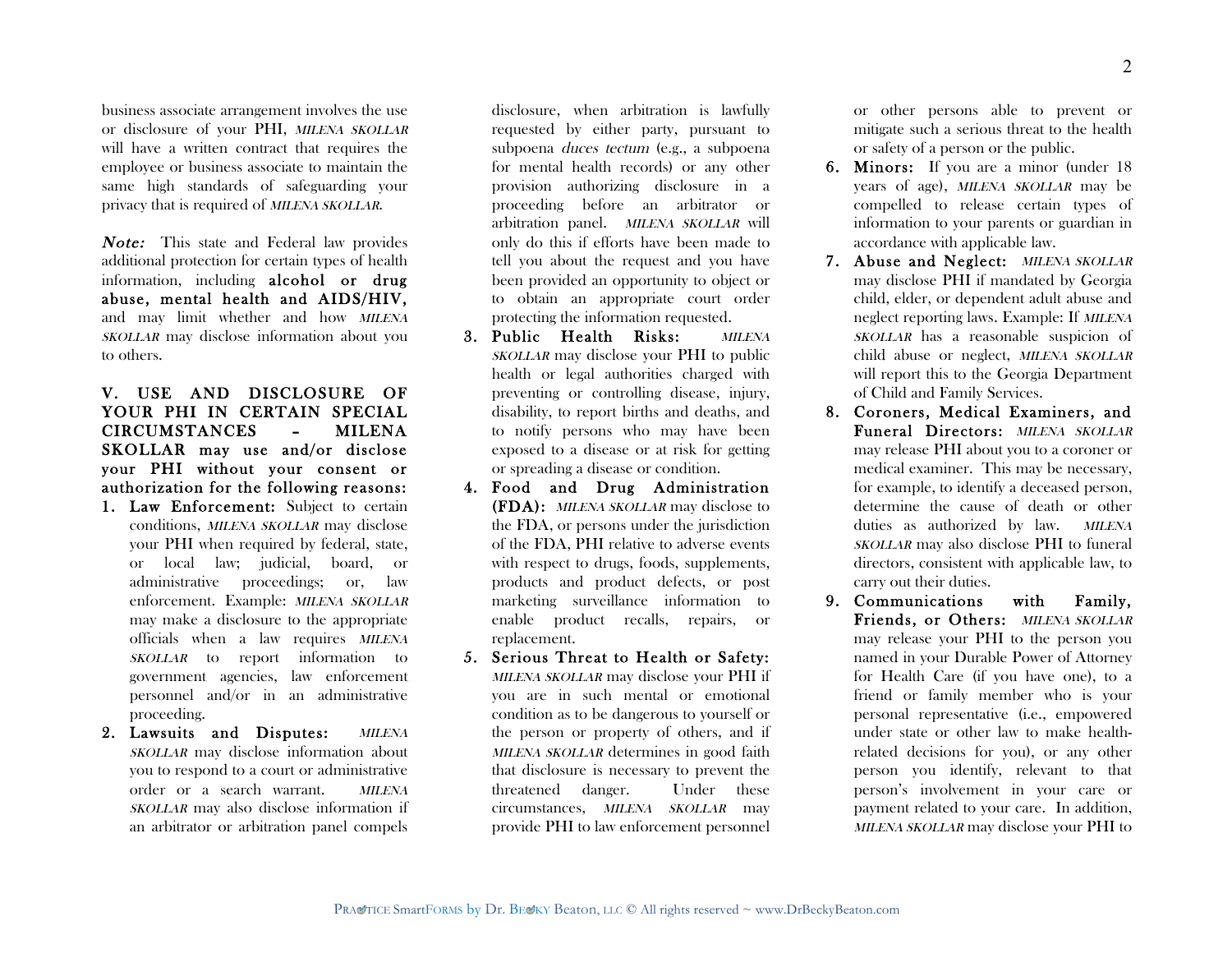an entity assisting in disaster relief efforts so that your family can be notified about your condition.

- 10. Military and Veterans: If you are a member of the armed forces, *MILENA* SKOLLAR may release PHI about you as required by military command authorities. MILENA SKOLLAR may also release PHI about foreign military personnel to the appropriate military authority.
- 11. National Security, Protective Services for the President, and Intelligence Activities: MILENA SKOLLAR may release PHI about you to authorized federal officials so they may provide protection to the President, other authorized persons, or foreign heads of state, to conduct special investigations for intelligence, counterintelligence, and other national activities authorized by law.
- 12. Correctional Institutions: If you are or become an inmate of a correctional institution, MILENA SKOLLAR may disclose PHI to the institution or its agents when necessary for your health or the health and safety of others
- 13. For Research Purposes: In certain limited circumstances, MILENA SKOLLAR may use information you have provided for medical/psychological research, but only with your written authorization. The only circumstance where written authorization would not be required would be if the information you have provided could be completely disguised in such a manner that you could not be identified, directly or through any identifiers linked to you. The research would also need to be approved by an institutional review board

that has examined the research proposal and ascertained that the established protocols have been met to ensure the privacy of your information.

14. For Workers' Compensation Purposes:

MILENA SKOLLAR may provide PHI in order to comply with Workers' Compensation or similar programs established by law.

- 15. Appointment Reminders: MILENA SKOLLAR is permitted to contact you, without your prior authorization, to provide appointment reminders or information about alternative or other health-related benefits and services that you may need or that may be of interest to you.
- 16. Health Oversight Activities: MILENA SKOLLAR may disclose health information to a health oversight agency for activities such as audits, investigations, inspections, or licensure of facilities. These activities are necessary for the government to monitor the health care system, government programs and compliance with laws. Example: When compelled by U.S. Secretary of Health and Human Services to investigate or assess MILENA SKOLLAR's compliance with HIPAA regulations.
- 17. If Disclosure is Otherwise Specifically Required by Law.
- 18. In the Following Cases, MILENA SKOLLAR Will Never Share Your Information Unless You Give us Written Permission: Marketing purposes, sale of your information, most sharing of psychotherapy notes, and

fundraising. If we contact you for fundraising efforts, you can tell us not to contact you again.

VI. Other Uses and Disclosures Require Your Prior Written Authorization: In any other situation not covered by this notice, MILENA SKOLLAR will ask for your written authorization before using or disclosing medical information about you. If you chose to authorize use or disclosure, you can later revoke that authorization by notifying MILENA SKOLLAR in writing of your decision. You understand that MILENA SKOLLAR is unable to take back any disclosures it has already made with your permission, MILENA SKOLLAR will continue to comply with laws that require certain disclosures, and MILENA SKOLLAR is required to retain records of the care that its therapists have provided to you.

## VII. RIGHTS YOU HAVE REGARDING YOUR PHI:

1. The Right to See and Get Copies of Your PHI either in paper or electronic format: In general, you have the right to see your PHI that is in MILENA SKOLLAR's possession, or to get copies of it; however, you must request it in writing. If MILENA SKOLLAR does not have your PHI, but knows who does, you will be advised how you can get it. You will receive a response from MILENA SKOLLAR within 30 days of receiving your written request. Under certain circumstances, MILENA SKOLLAR may feel it must deny your request, but if it does, MILENA SKOLLAR will give you, in writing, the reasons for the denial. MILENA SKOLLAR will also explain your right to have its denial reviewed. If you ask for copies of your PHI, you will be charged a reasonable fee per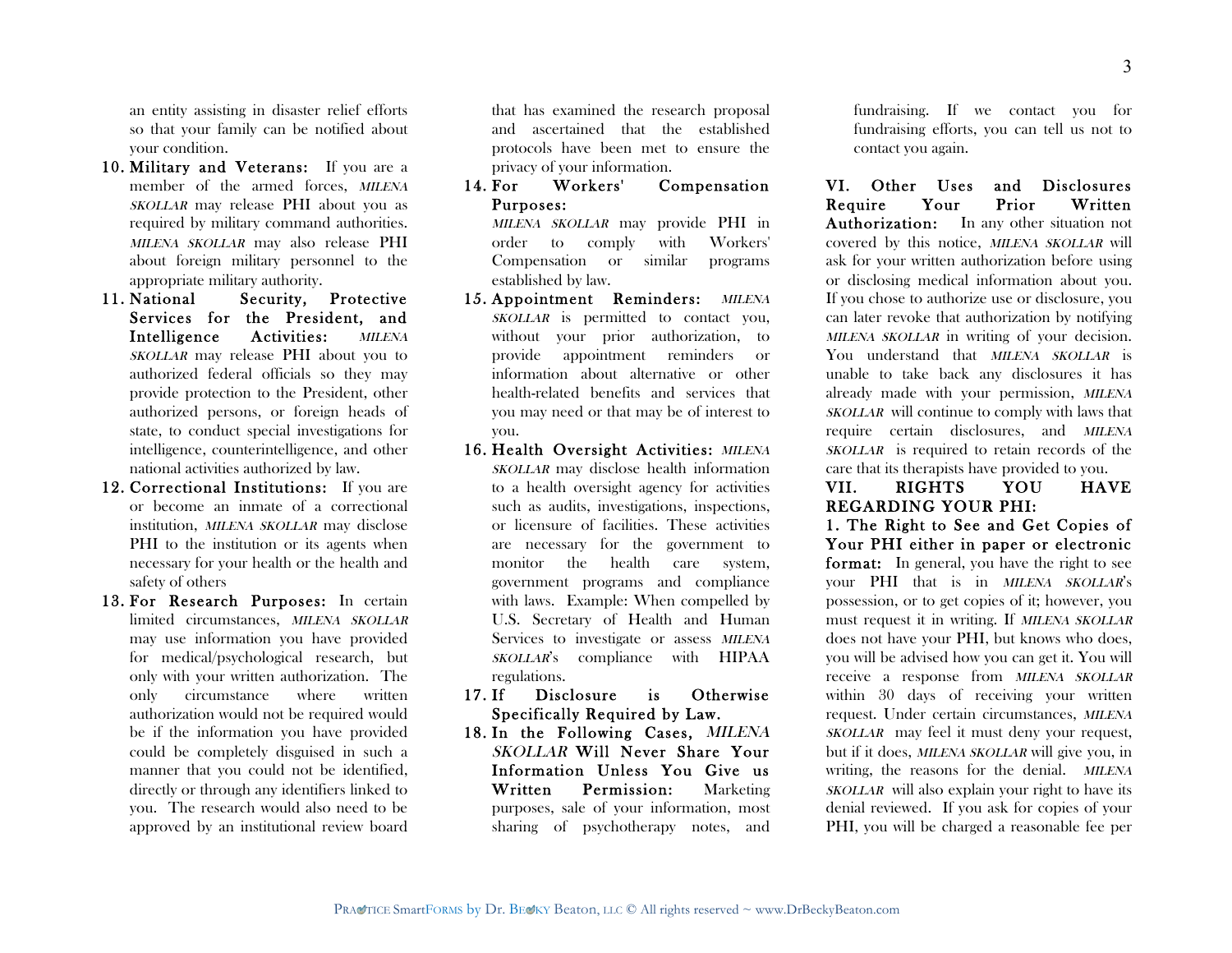page and the fees associated with supplies and postage. MILENA SKOLLAR may see fit to provide you with a summary or explanation of the PHI, but only if you agree to it, as well as to the cost, in advance.

2. The Right to Request Limits on Uses and Disclosures of Your PHI: You have the right to ask that MILENA SKOLLAR limit how it uses and discloses your PHI. While MILENA SKOLLAR will consider your request, it is not legally bound to agree. If MILENA SKOLLAR does agree to your request, it will put those limits in writing and abide by them except in emergency situations. If you pay for a service or health care item out-ofpocket in full, you can ask us not to share that information for the purpose of payment or our operations with your health insurer. You do not have the right to limit the uses and disclosures that *MILENA SKOLLAR* is legally required or permitted to make.

3. The Right to Choose How MILENA SKOLLAR Sends Your PHI to You: It is your right to ask that your PHI be sent to you at an alternate address (for example, sending information to your work address rather than your home address) or by an alternate method (for example, via email instead of by regular mail). MILENA SKOLLAR is obliged to agree to your request providing that it can give you the PHI, in the format you requested, without undue inconvenience.

4. The Right to Get a List of the Disclosures. You are entitled to a list of disclosures of your PHI that *MILENA SKOLLAR* has made. The list will not include uses or disclosures to which you have specifically authorized (i.e., those for treatment, payment, or health care operations, sent directly to you, or to your family; neither will the list include disclosures made for national security purposes, or to corrections or law enforcement personnel. The request must be in writing and state the time period desired for the accounting, which must be less than a 6-year period and starting after April 14, 2003.

 MILENA SKOLLAR will respond to your request for an accounting of disclosures within 60 days of receiving your request. The list will include the date of the disclosure, the recipient of the disclosure (including address, if known), a description of the information disclosed, and the reason for the disclosure. MILENA SKOLLAR will provide the list to you at no cost, unless you make more than one request in the same year, in which case it will charge you a reasonable sum based on a set fee for each additional request.

5. The Right to Choose Someone to Act for You: If you have given someone medical power of attorney or if someone is your legal guardian, that person can exercise your rights and make choices about your health information. We will make sure the person has this authority and can act for you before we take any action.

6. The Right to Amend Your PHI: If you believe that there is some error in your PHI or that important information has been omitted, it is your right to request that MILENA SKOLLAR correct the existing information or add the missing information. Your request and the reason for the request must be made in writing. You will receive a response within 60 days of MILENA SKOLLAR's receipt of your request. MILENA SKOLLAR may deny your request, in writing, if it finds that the PHI is: (a) correct and complete, (b) forbidden to be

disclosed, (c) not part of its records, or (d) written by someone other than *MILENA* SKOLLAR. Denial must be in writing and must state the reasons for the denial. It must also explain your right to file a written statement objecting to the denial. If you do not file a written objection, you still have the right to ask that your request and MILENA SKOLLAR's denial will be attached to any future disclosures of your PHI. If MILENA SKOLLAR approves your request, it will make the change(s) to your PHI. Additionally, MILENA SKOLLAR will tell you that the changes have been made and will advise all others who need to know about the change(s) to your PHI.

6. The Right to Get This Notice by Email: You have the right to get this notice by email. You have the right to request a paper copy of it as well.

7. Submit all Written Requests: Submit to MILENA SKOLLAR at the address listed on top of page one of this document.

VIII COMPLAINTS: If you are concerned your privacy rights may have been violated, or if you object to a decision MILENA SKOLLAR made about access to your PHI, you are entitled to file a complaint. You may also send a written complaint to the Secretary of the Department of Health and Human Services Office of Civil Rights. MILENA SKOLLAR will provide you with the address. Under no circumstances will you be penalized or retaliated against for filing a complaint.

Please discuss any questions or concerns with your therapist. Your signature on the "Information, Authorization, and Consent to Treatment" (provided to you